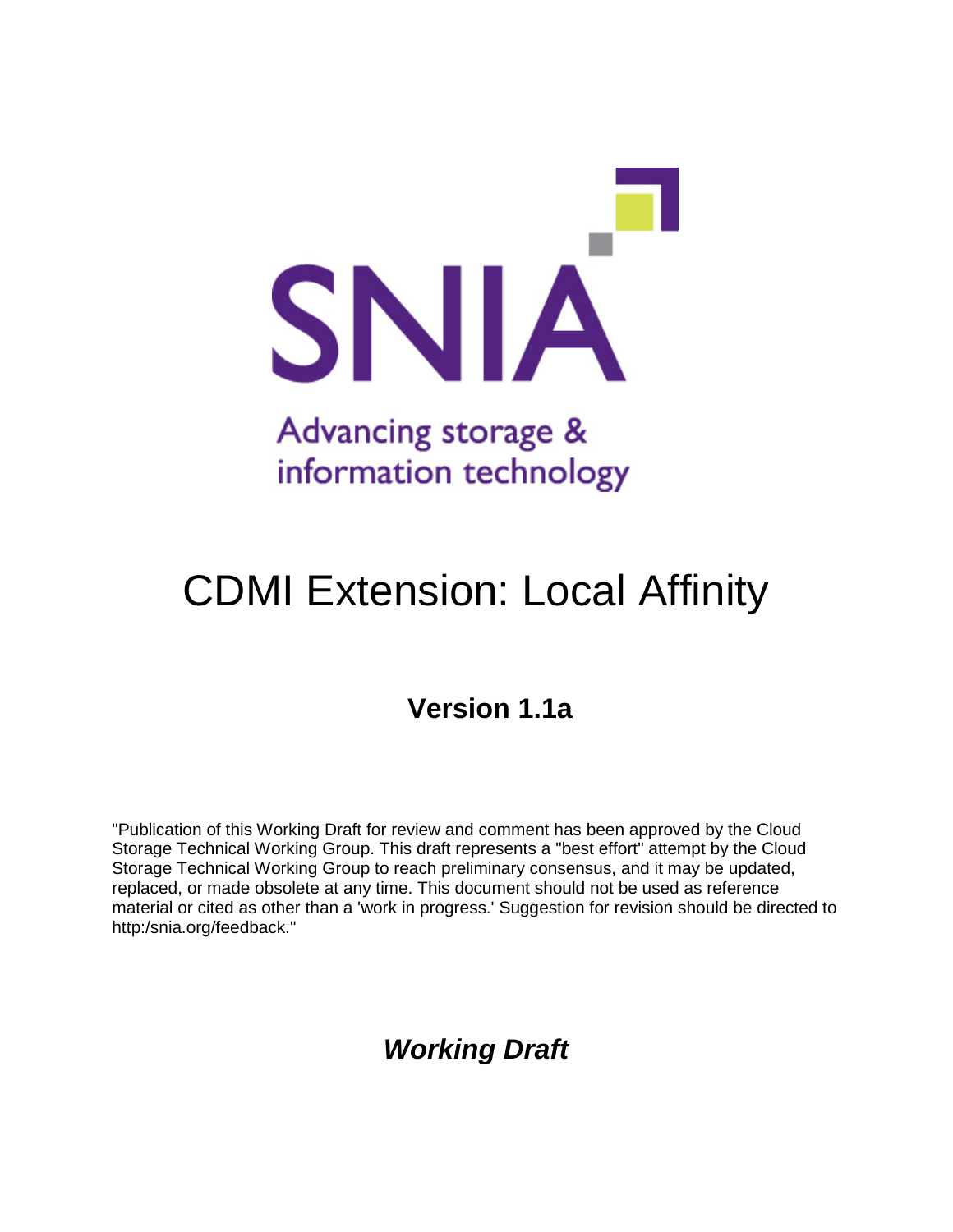### **Revision History**

| Date       | <b>Version</b> | Bv                                | <b>Comments</b>                                                                                                                 |
|------------|----------------|-----------------------------------|---------------------------------------------------------------------------------------------------------------------------------|
| 08-28-2014 | 1.1a           | Marie McMinn,<br>Cloud TWG Editor | New version of Local Affinity extension created for<br>the CDMI 1.1.0 revision of the standard. Derived<br>from the 1.0c draft. |

The SNIA hereby grants permission for individuals to use this document for personal use only, and for corporations and other business entities to use this document for internal use only (including internal copying, distribution, and display) provided that:

- Any text, diagram, chart, table, or definition reproduced shall be reproduced in its entirety with no alteration, and,
- Any document, printed or electronic, in which material from this document (or any portion hereof) is reproduced shall acknowledge the SNIA copyright on that material, and shall credit the SNIA for granting permission for its reuse.

Other than as explicitly provided above, you may not make any commercial use of this document, sell any excerpt or this entire document, or distribute this document to third parties. All rights not explicitly granted are expressly reserved to SNIA.

Permission to use this document for purposes other than those enumerated above may be requested by e-mailing tcmd@snia.org. Please include the identity of the requesting individual and/or company and a brief description of the purpose, nature, and scope of the requested use.

Copyright © 2014 Storage Networking Industry Association.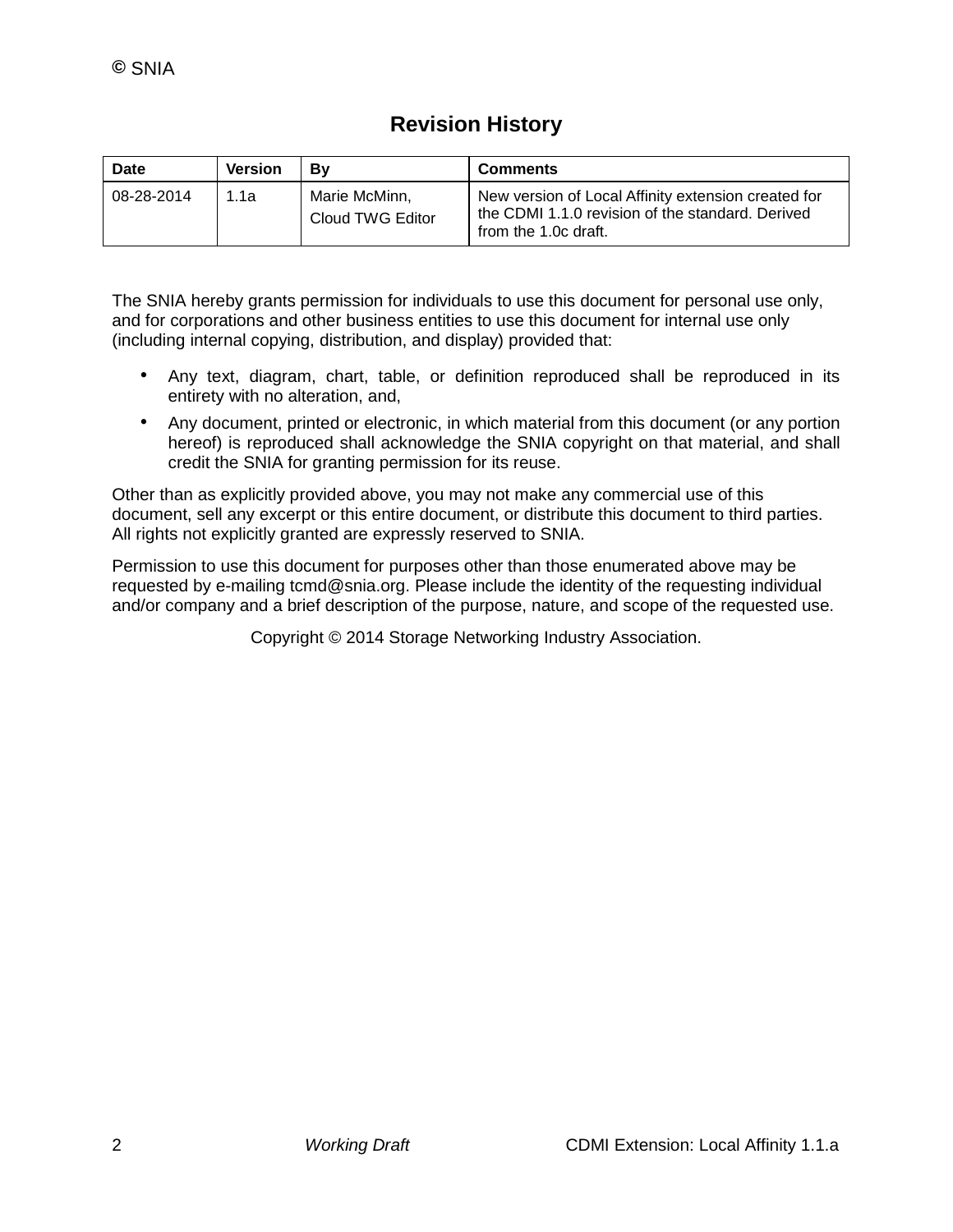## **Location Affinity CDMI Extension**

### **Overview**

Cloud storage systems may be distributed over more than a single location. Clients of the system need to explicitly specify that an object exists in a particular location due to proximity to other resources (compute resources, people, etc.). This extension proposes a new capability that allows metadata on an object that dictates the locations where the object should exist.

Affinity is similar to the cdmi\_geographic\_placement capability in that it suggests to the system where an object can or cannot be located. However, affinity is a much stronger attribute, as it directs an object or copies of an object to exist in specific locations that may be more finely grained than geopolitical borders (data center, physical building location, etc.).

#### **Changes to CDMI 1.1.0:**

The affinity of an object may have implications to the cdmi\_data\_redundancy\_provided data systems metadata value of an object. If more than one location is specified in the value for cdmi\_data\_affinity, additional copies of the object may be implied by the system, which would adjust the cdmi\_data\_redundancy\_provided value.

#### **1) Add a table entry to the end of Table 102 in 12.1.3 Capabilities for Data System Metadata as follows:**

| Capability                                                                     | Type | <b>Definition</b>                                                                                                                                                                                                                                                                                                                                  |
|--------------------------------------------------------------------------------|------|----------------------------------------------------------------------------------------------------------------------------------------------------------------------------------------------------------------------------------------------------------------------------------------------------------------------------------------------------|
| <b>JSON</b><br>cdmi_data_affinity<br>Array of<br><b>JSON</b><br><b>Strings</b> |      | When the cloud storage system supports the cdmi_data_affinity data<br>system metadata as defined in 16.4 Support for Data System Metadata,<br>the cdmi_data_affinity capability shall be present and shall list the data<br>locations available to objects using the capabilities set. If absent, the<br>system shall determine the data location. |
|                                                                                |      | The JSON array items used as identifiers for locations shall be arbitrary<br>JSON strings.                                                                                                                                                                                                                                                         |

#### **2) Add a table entry to the end of Table 119 in 16.4 Support for Data System Metadata as follows:**

| <b>Metadata Name</b> | Type                                                     | <b>Description</b>                                                                                                                                                                                                                                               | Requirement |
|----------------------|----------------------------------------------------------|------------------------------------------------------------------------------------------------------------------------------------------------------------------------------------------------------------------------------------------------------------------|-------------|
| cdmi_data_affinity   | <b>JSON</b><br>Array of<br><b>JSON</b><br><b>Strings</b> | If this data system metadata item is present and not an<br>empty array, it indicates that the client is requesting that<br>an object be stored in a specific location. Each string in<br>the array shall contain a unique user-specified location<br>identifier. | Optional    |
|                      |                                                          | When this data system metadata item is absent or is<br>present and is an empty JSON array, the system shall<br>determine the data location.                                                                                                                      |             |
|                      |                                                          | The list of location identifiers available to the object is<br>specified by the cdmi_data_affinity capability (as<br>described in 12.1.3 Data System Metadata<br>Capabilities).                                                                                  |             |